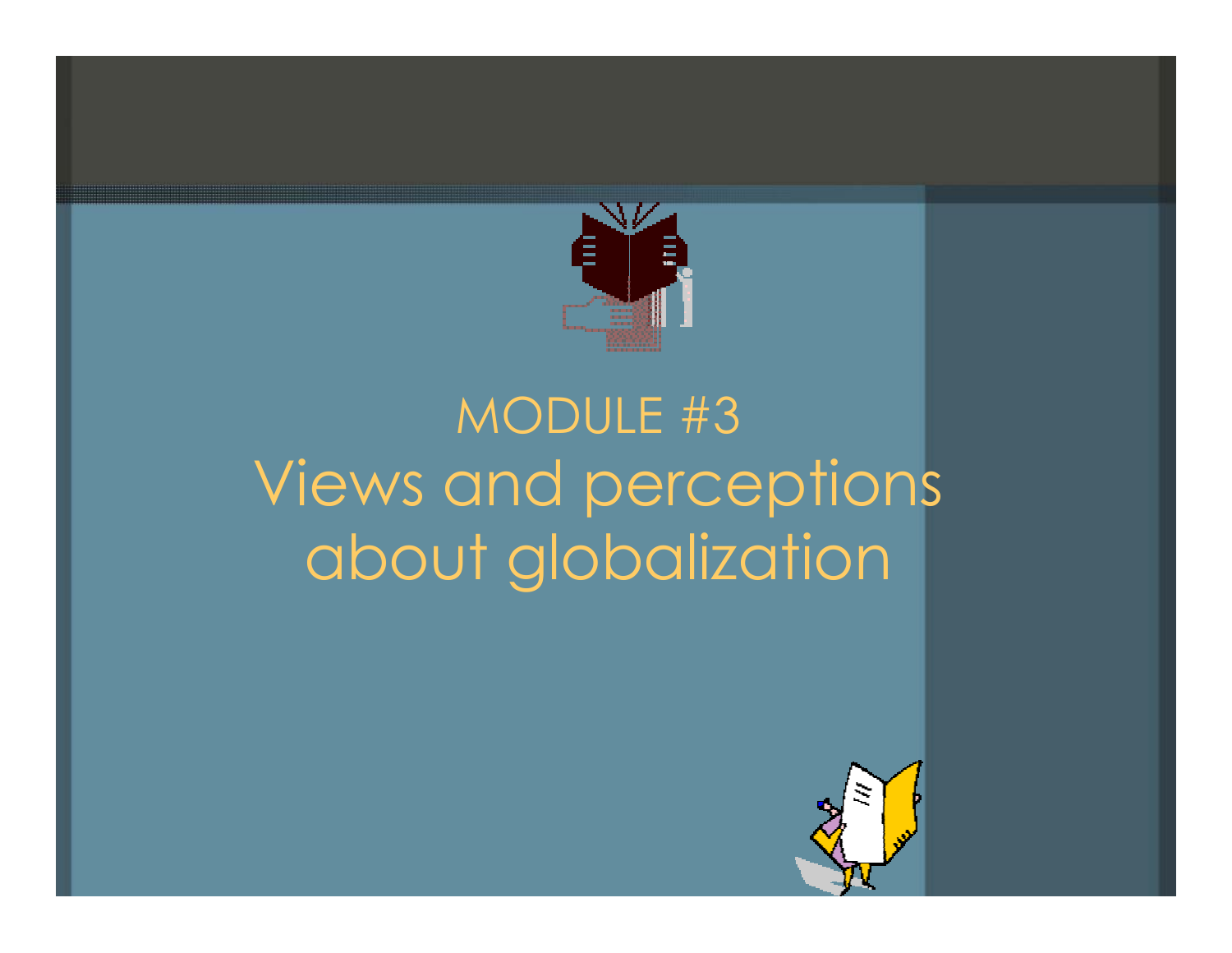# MODULE #3 Views: COMMON GROUND

**The Commission's consultations with over 2000 key people revealed common ground**

- • Globalization could be frightening, stimulating, overwhelming, destructive or creative, depending on one's point of view.
- • There is a widespread sense of instability and insecurity. Unstable global financial systems can have devastating effects. In all parts of the world there are voices calling for stronger systems of social protection and income security.
- • There is concern about the impact of globalization on culture and identity. Some see it as threatening the way of life of whole communities. Others see benefits in overturning traditional ways and developing modern attitudes and gender equality.
- • There is great concern about employment and livelihoods. While people largely favour more openness and interconnection between societies, they are much less positive when asked about the impact on their jobs and incomes. Small enterprises have great difficulty in taking advantage of globalization, yet that is where most employment is created.
- • The rural and informal economies remain on the margins, and the result is persistent poverty. Others are concerned about the loss of jobs because of global competition, and the downward pressures on conditions of work and workers' rights in Europe and North America as well as in middle-income and transition countries.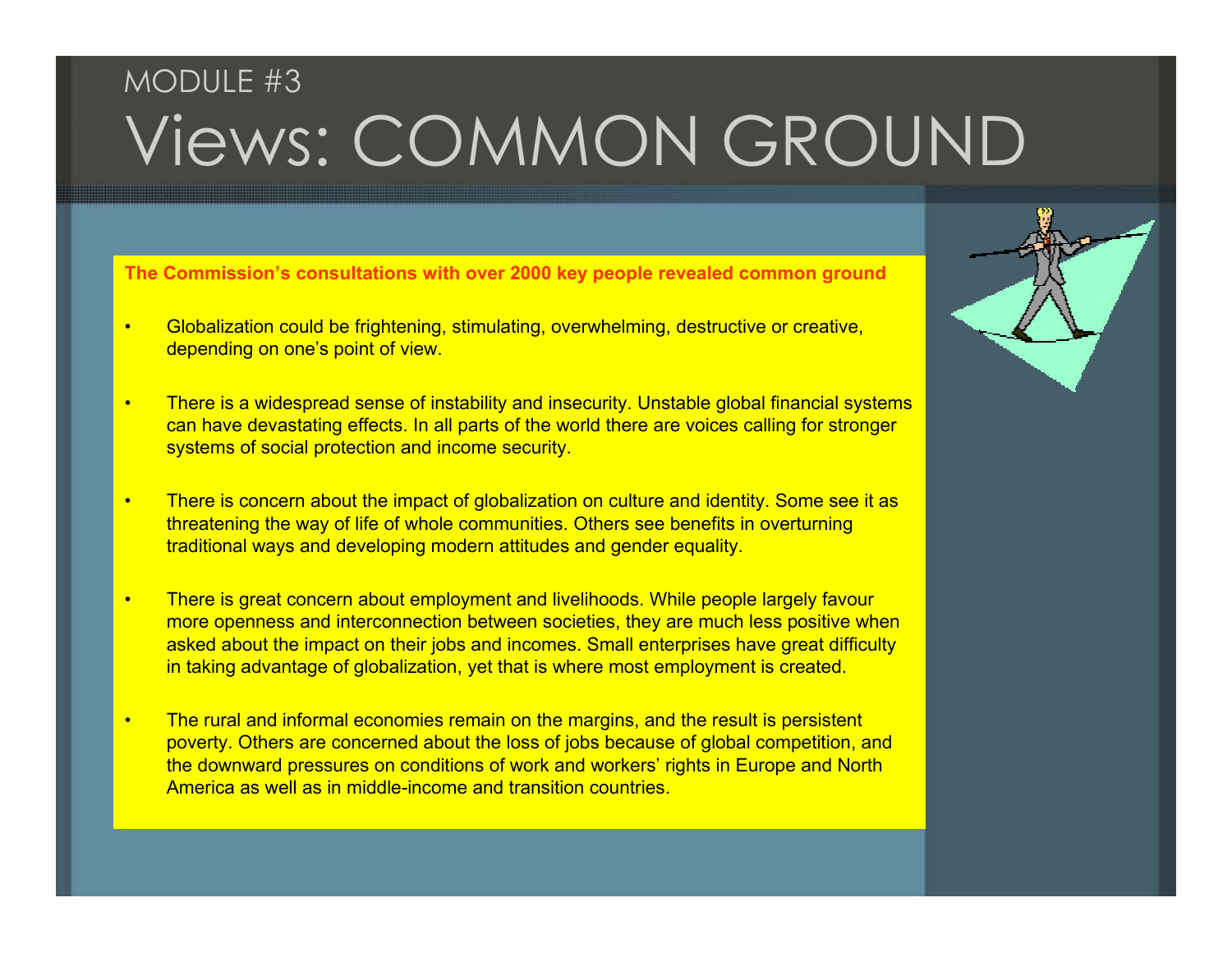## MODULE #3Views: UNFAIR GLOBAL RULES

#### **Other common elements of the dialogues**

- •The United Nations and the multilateral system are seen as the best means of responding to the challenges of globalization. It is recognized that globalization is a reality. Answers can and must be found.
- • There is wide debate on the role of markets and how to meet the needs and aspirations of people in their own communities. Progress is impeded by unfair global rules that favour the powerful and neglect social impacts.
- • Fair rules do not automatically lead to fair results. Efforts are needed to help those in a weaker position. Currently, trade and investment are favoured over human rights and the environment, partly due to a "democratic deficit" internationally.
- • The role of the State should be renewed built on the rule of law and democratic institutions, and working with other social actors. While the concept of an allembracing State is discredited, globalization has weakened the State too much.
- • The State should develop national capacities, regulate economic activity, promote equity and fairness, provide essential public services and participate effectively in international negotiations. It should also invest in education, skills and technological capabilities across the board.
- • A fairer framework for the movement of people is essential. In many low-income countries there is criticism of the barriers to migration to industrialized countries.
- • Regional integration is seen as a route towards a fairer, more inclusive globalization. Countries are better able to manage the social and economic challenges of globalization by working together.

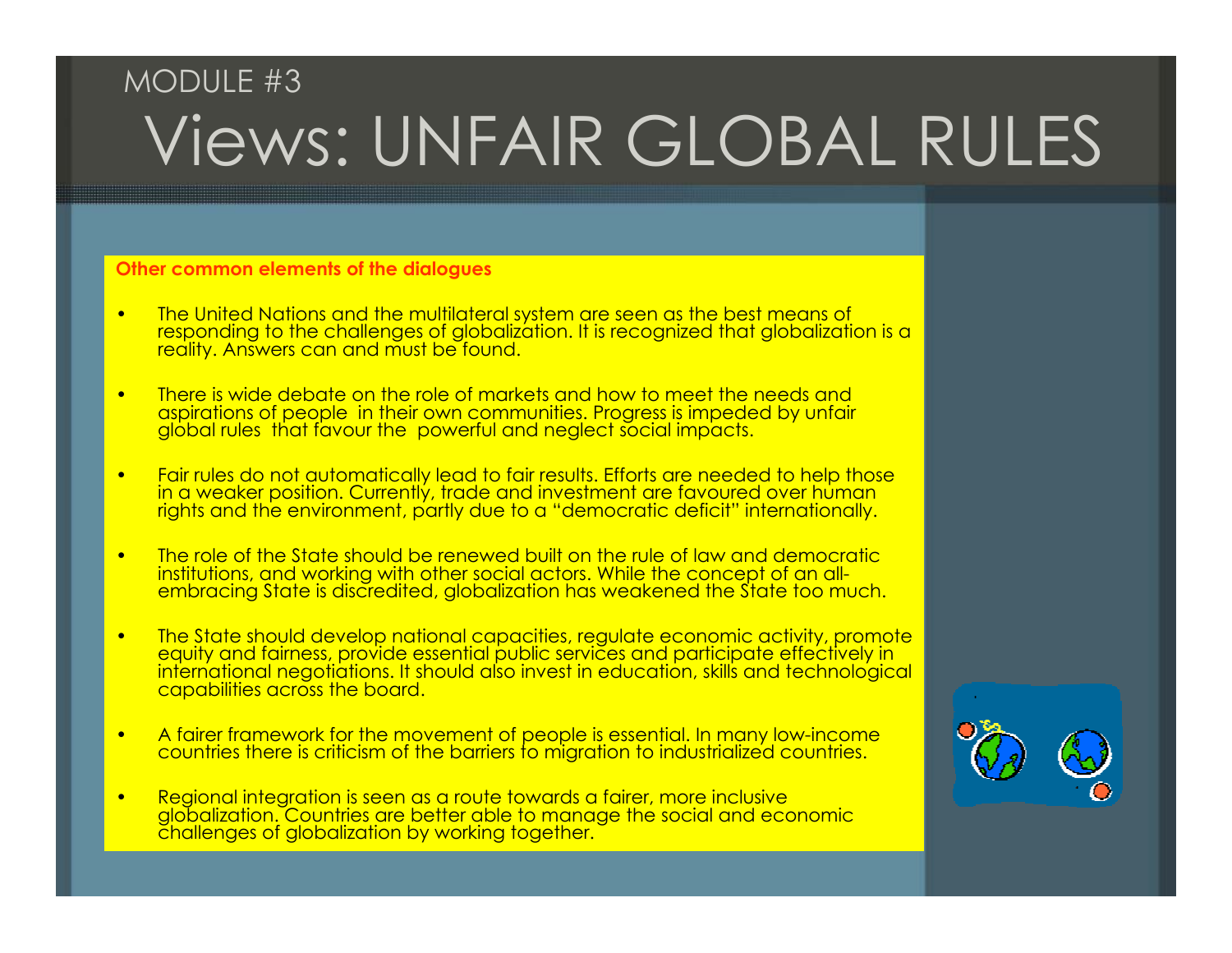### MODULE #3 VIEWS FROM AFRICA

#### **Issues emerging from dialogues in Africa**

- • Debate continues on how much globalization is to blame for Africa's problems. At best Africa felt bypassed, at worst abused and humiliated.
- • Some dialogue participants felt globalization was unwanted, foreign and forced on Africa. Others thought that it could lead to greater democracy, education and employment. Generally, people did not believe that Africa could advance by isolating itself.
- • A long list of negatives was attributed to the current pattern of globalization, including rich nations' farm and tariff policies that discriminate against local commodity processing.
- • Frustration was voiced at the policies of international organizations. African negotiators lack the ability to promote their interests at the WTO. The IMF and the World Bank were described as arrogant, ignorant of local conditions and applying "one-size-fits-all" policies.
- • HIV/AIDS, poverty and migration are top priorities on Africa's agenda, including the high costs of patented drugs for HIV/AIDS and other diseases.
- • Africans do not just blame others for their problems. They feel responsible for failures to build trade, integrate with other economies and benefit from the positive aspects of globalization. They recognize the adverse effects of poor governance, and wastage of resources on armaments and devastating conflicts.
- • Regional cooperation agreements can be effective vehicles for integrating Africa into the global economy. Much needs to be done to reduce poverty through local initiatives and *"African solutions for African problems"* . Outside help is essential to ensure that Africa is included in global progress.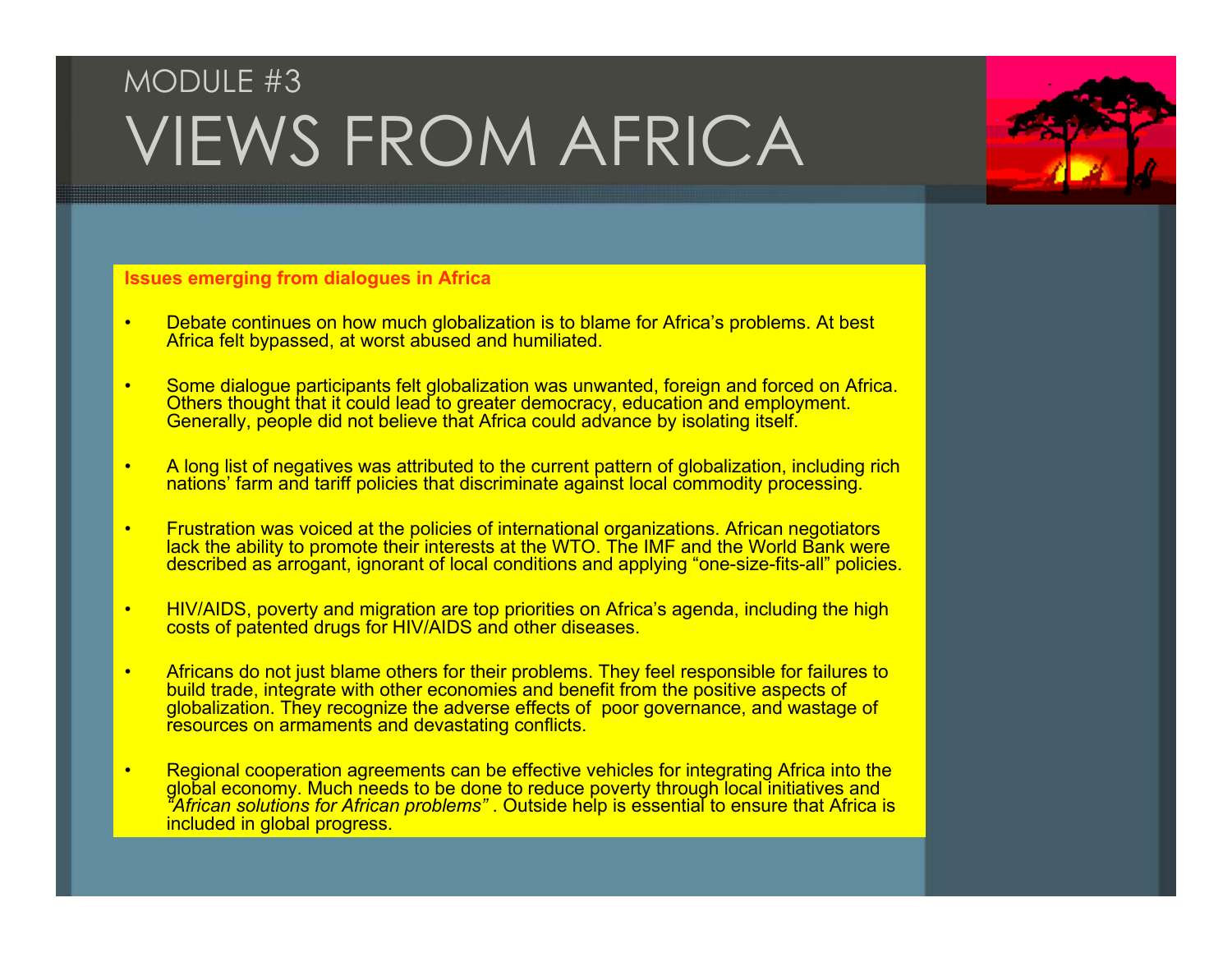#### MODULE #3VIEWS FROM THE ARAB WORLD

#### **Issues emerging from dialogues in the Arab world**

- • In the Arab world, perceptions of globalization are overshadowed by war and the continuing Arab-Israeli conflict. They are conditioned by the current pattern of integration with the rest of the world, dominated by oil exports and migration, and fears for the impact of globalization on cultural identity and local traditions.
- • Oil is seen as a mixed blessing. It funded infrastructure projects and permitted a large increase in both public and private consumption but undermined local industry and agriculture and increased inequality within and across the countries of the region. The global importance of oil encouraged political interference from<br>outside forces.
- •Many people in the region associate globalization with intrusion by foreign powers into their economic and political affairs, which undermines sovereignty and encourages wasteful military expenditure. Some also feel that the West failed to adequately support democratization for fear of the popularity of political Islam or to maintain the existing regime in the oil sector.
- • There is widespread concern about the possible loss of jobs that could result from the liberalization of trade and investment and competition from developing countries with lower labour costs.
- • Others argue that economic modernization through globalization is the path to greater strength and the ending of dependence on foreign powers. Opinion surveys show growing support for regional integration, both among Arab countries and with Europe. This could be a conduit for reaping some of globalization's benefits and resisting competition from low-cost producers from Asia.

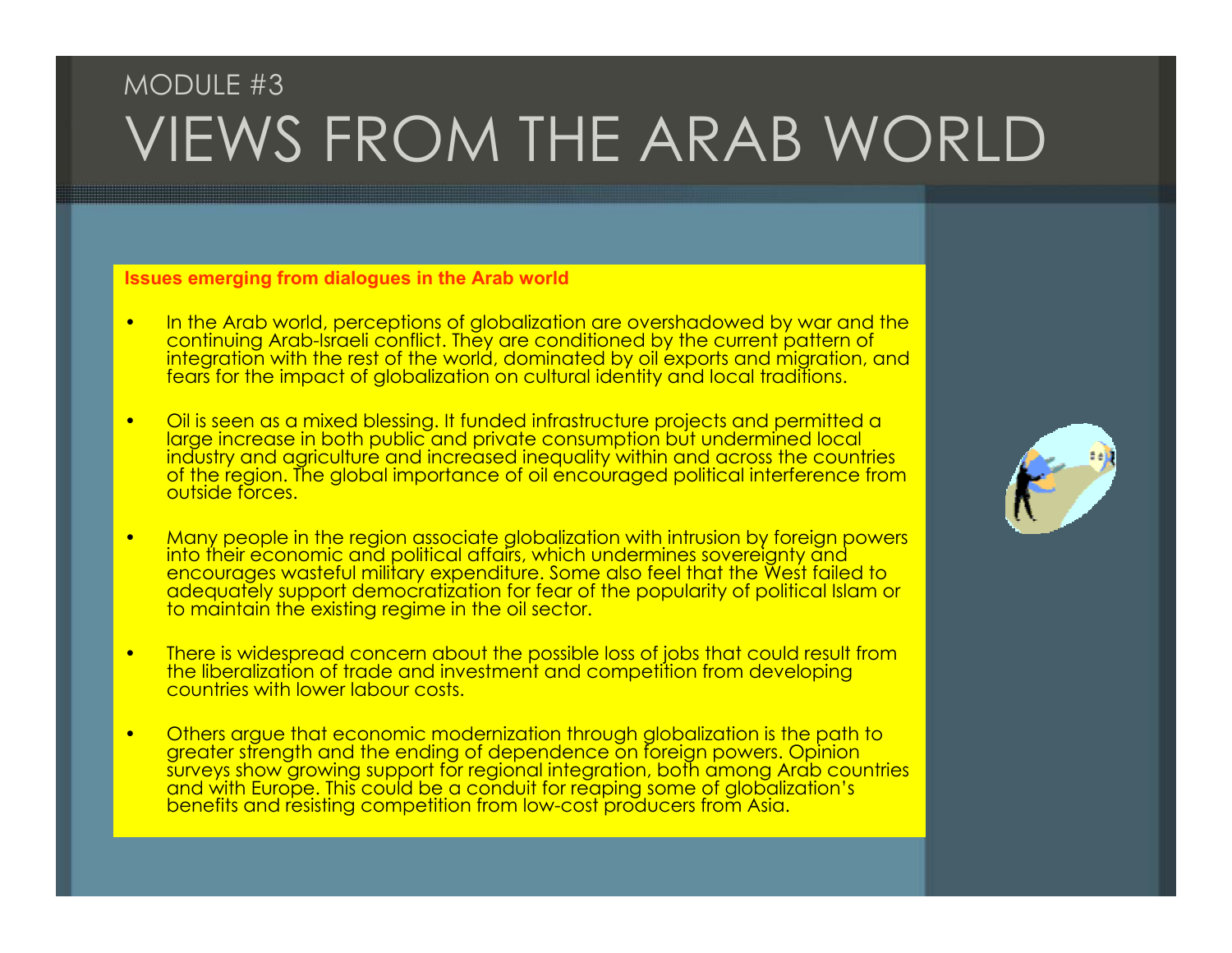## MODULE #3 VIEWS FROM ASIA

#### **Issues emerging from dialogues in the Asia**

- • In Asia, globalization has been beneficial for some but not for others. The most impressive gains are in China and India. There is need to make the process more inclusive because some 1 billion people in the region have seen almost no rewards.
- • In China, the opportunities and benefits of globalization outweighed the risks. Globalization spurred economic growth, industrial productivity and employment. But it undermined traditional livelihoods in agriculture, changed the traditional social security system and increased rural-urban and intra-regional inequalities.
- • In India, the results of globalization were mixed. The lives of the educated and wealthy were enriched and information technology (IT) benefited greatly. But the benefits have not reached the majority and new risks have emerged for the socially deprived and rural poor.
- • It is feared that globalization could erode values such as democracy and social justice. Power is shifting from elected local institutions to unaccountable transnational bodies. Western perceptions, which dominate global media, encourage consumerism in the midst of extreme poverty and pose a threat to cultural and linguistic diversity.
- • Elsewhere, as the Philippines dialogue pointed out, the experience of globalization was often of *"much talk of markets, but in reality very little access, much talk of jobs, but they were somewhere else, and much talk of a better life, but for others".* Industrialized country protectionism denies to others the very route that they themselves used to grow.
- • Capital market reforms are needed but liberalization must be prudently sequenced together with social protection. Concerted action is needed on cross-border movement of people and human rights violations, especially trafficking of women and children.

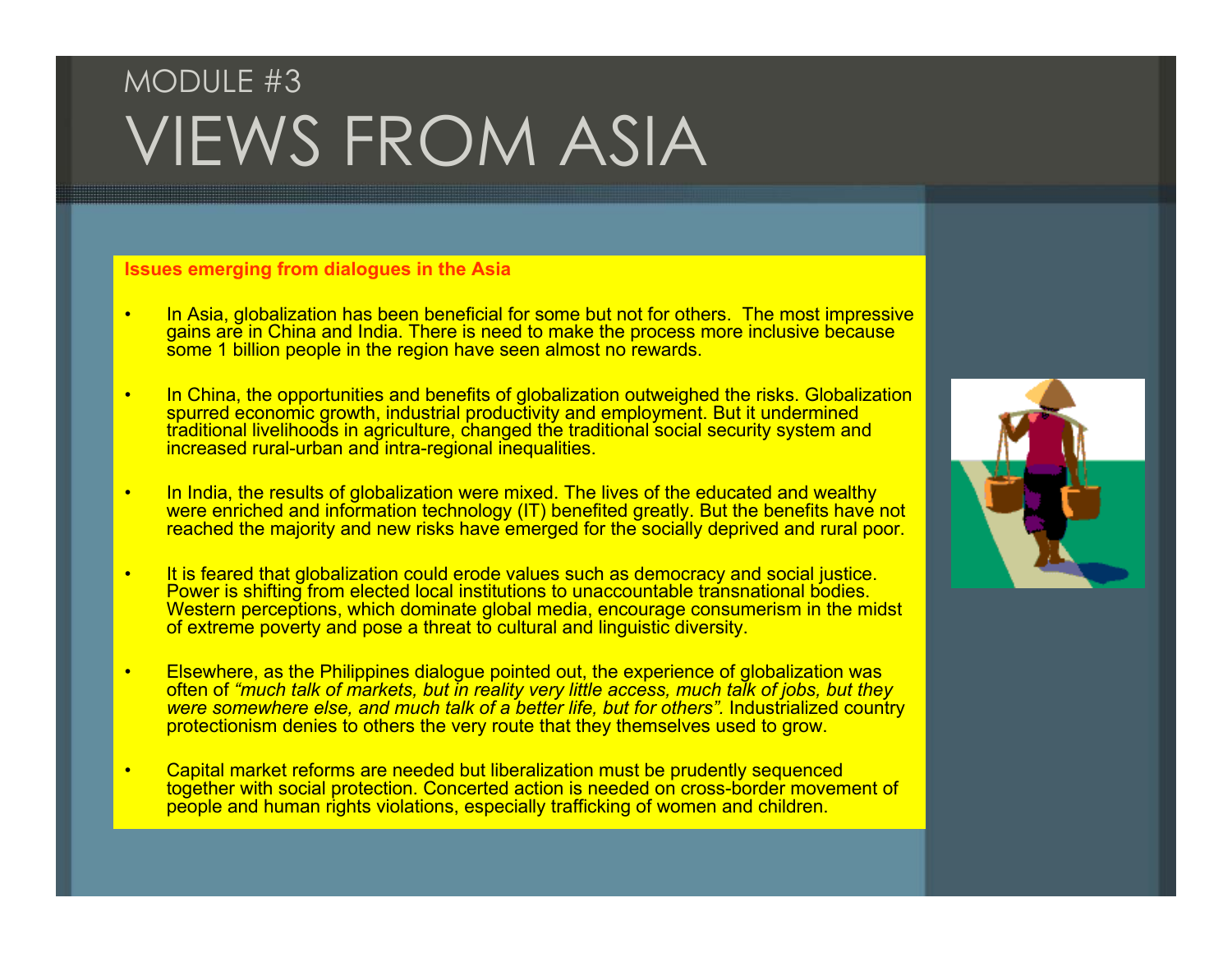## MODULE #3 VIEWS FROM LATIN AMERICA

**Issues emerging from dialogues in Latin America and the Caribbean**

- • Globalization needs reform to put people first and be more "humane", but the region also needs reform to take advantage of globalization. The dialogue in Brazil highlighted emphasis on hunger, universal education and decent work to counterbalance trade, finance and technology.
- • Globalization is associated with the spread of democracy and growing public awareness of issues such as gender inequality, human rights and sustainable development. It is helping to shape a new global ethic based on universal values and principles. The challenge now is how to put the emerging rights agenda into practice.
- • For many, globalization is not delivering on its promises, particularly concerning decent work. The majority, regardless of social status, perceives more threats than opportunities in globalization. Unstable global financial markets had disastrous social consequences in many countries.
- • The role of the State is important, including efficient public services. Competitiveness should be enhanced by investment and human capital development, not by lowering wages or raising tariffs. Migration is a key issue as one Mexican worker in five lives abroad.
- • Much hope is placed on regional integration as a route to social and political goals. Integration within Mercosur in particular could be deepened. Wide ranging regional institutions are already in place in the Caribbean.

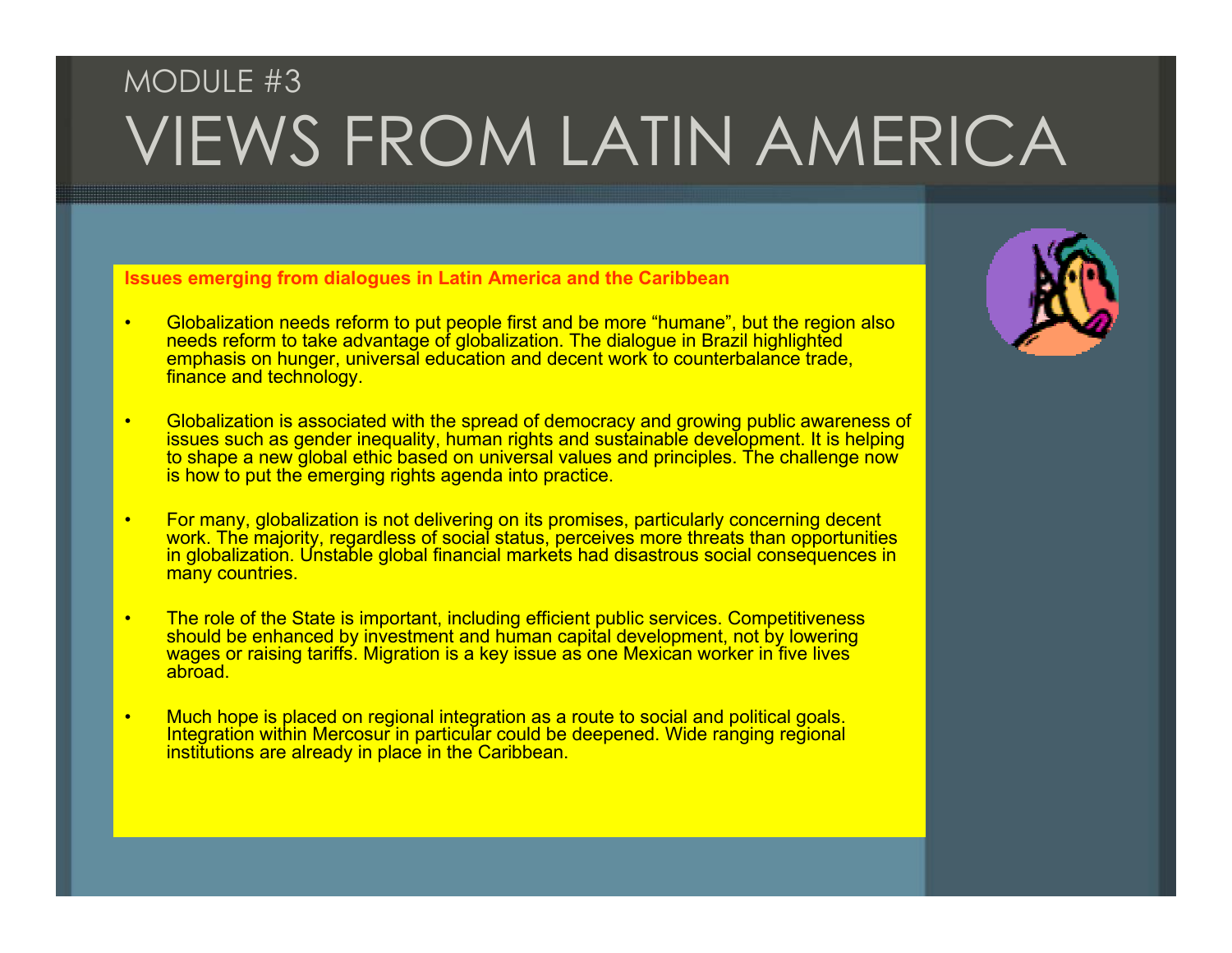#### MODULE #3VIEWS FROM EUROPE/CENTRAL ASIA

- •**Issues emerging from dialogues in Europe and Central Asia**
- • Engagement with globalization is inevitable, but the process should be directed in a more socially responsible manner.
- • The painful social upheavals of the transition from communism in the former Soviet Union and Eastern Europe were not blamed on globalization.
- •• Participants were wary of the pitfalls of globalization, but reluctant to return to the old, closed systems. They were acutely aware of the costs of change, particularly when there were no new social safety nets to replace the ones which had been discarded.
- • People are frustrated by high unemployment and the problems involved in restructuring old industries and the large farm sector.
- • The dialogue in Russia underscored the opportunities and challenges of globalization: increased investment flows, expanded export markets, and new possibilities to achieve higher growth and better standards of living. However, many adjustments are still needed, and a just distribution of both the costs and benefits of reform is important.
- • The social costs of Russia's accession to the WTO should be minimized, and there is need for improvement and enforcement of labour legislation, greater employment generation and reform of the educational system.
- • National culture and diversity must be protected. Of particular concern is the failure of multinational enterprises to respect the law and labour standards. Migration is a serious problem – both the exodus of skilled workers and illegal movements.

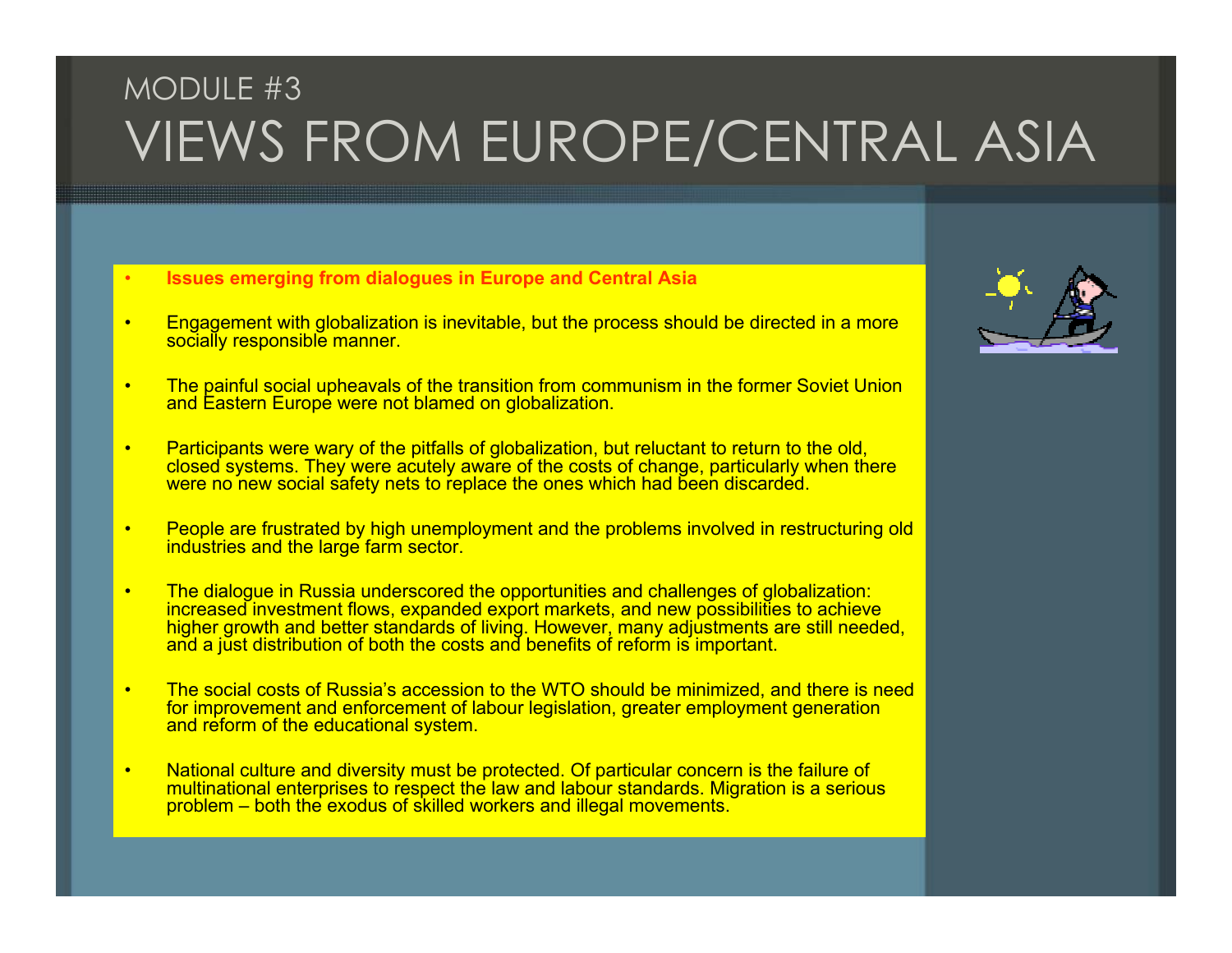#### MODULE #3VIEWS FROM EUROPE/ AMERICA

**Issues emerging from dialogues in Western Europe and North America**

- • Globalization was blamed for export of low-skilled work to lower-cost countries, but it is just one of several causes of unemployment. Of greater concern is the effect of capital mobility on fiscal policy. International tax competition is thought to impose severe limits on financing the welfare state.
- • Throughout Europe, migration is a critical issue, but should be seen in the context of Europe's ageing population. The EU is both an expression of a social model and a response to the pressures of globalization.
- • Developing countries should have a much bigger say in the rules of globalization and the poorest countries should receive more development assistance.
- • In the United States, recent surveys report positive attitudes to globalization despite concern about jobs. A significant group of American voters objects to further exposure to globalization but it is viewed more positively the higher the level of education and skills.
- •• In general, globalization is leading to greater wealth and well-being. The United States is itself the main driver. Adverse effects include impacts on the environment and the marginalization of countries in Africa and the Middle East that were unable or unwilling to participate.
- • Views were divided on whether globalization will continue or be impeded by rising nationalism. There is need for international organizations, official and otherwise, to help guide the process as well as for better governance at all levels.

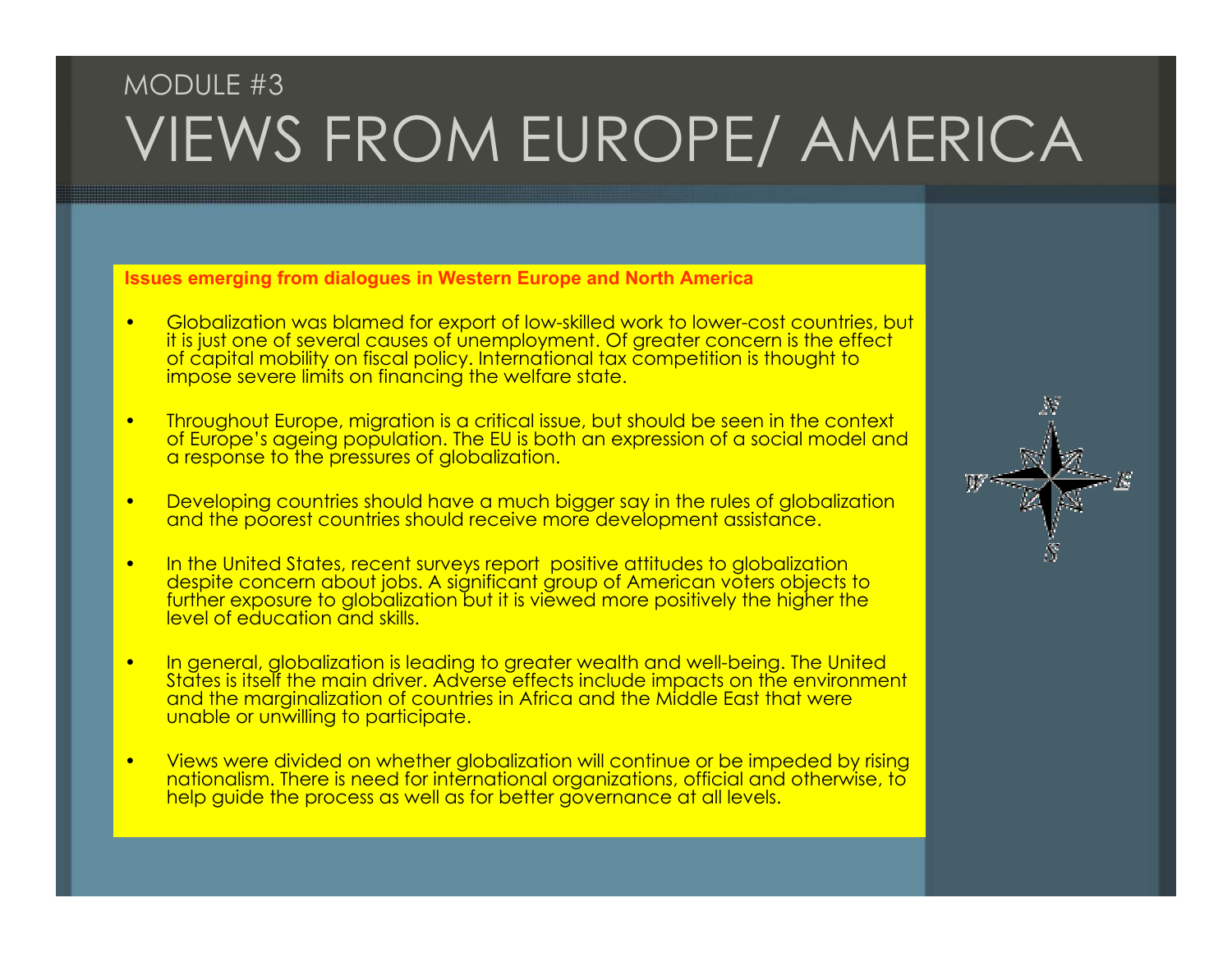## MODULE #3 VIEWS OF BUSINESS

#### **Issues emerging from dialogue with business**

- • Chief executive officers do not see themselves as the main drivers of globalization. Business did not create globalization, but reacted to it, they said. For some enterprises the task was especially difficult. Businesses from poor countries and small enterprises everywhere found it hard to manage global competition without public support.
- • For bigger firms, in the global environment *"the key to effectiveness is in the management of diversity"* – of markets, suppliers and workforce. Business leaders also rejected the notion that they were imposing single models across their operations worldwide: *"The more we become global, the more we operate locally".* Business might even act as a two way channel, transferring new technology while bringing home awareness of the problems and concerns of developing countries.
- • A key issue for the social dimension of globalization is to achieve a better spread of FDI. This means creating stable and corruption-free environments that would encourage longterm business commitment.
- • Governments have the overall responsibility to ensure that agreed rules are respected. But excessive regulatory zeal is undesirable when markets could correct many disturbances automatically. *"We need more dialogue and change in behaviour; not more rules and regulations."*
- • The importance of respect for values was underlined. Progressive business is strongly committed to voluntary social responsibility. Good corporate citizenship is increasingly important for business development. Business confidence had been undermined by corporate scandals. There is concern about a possible backlash to globalization and its harmful effects.

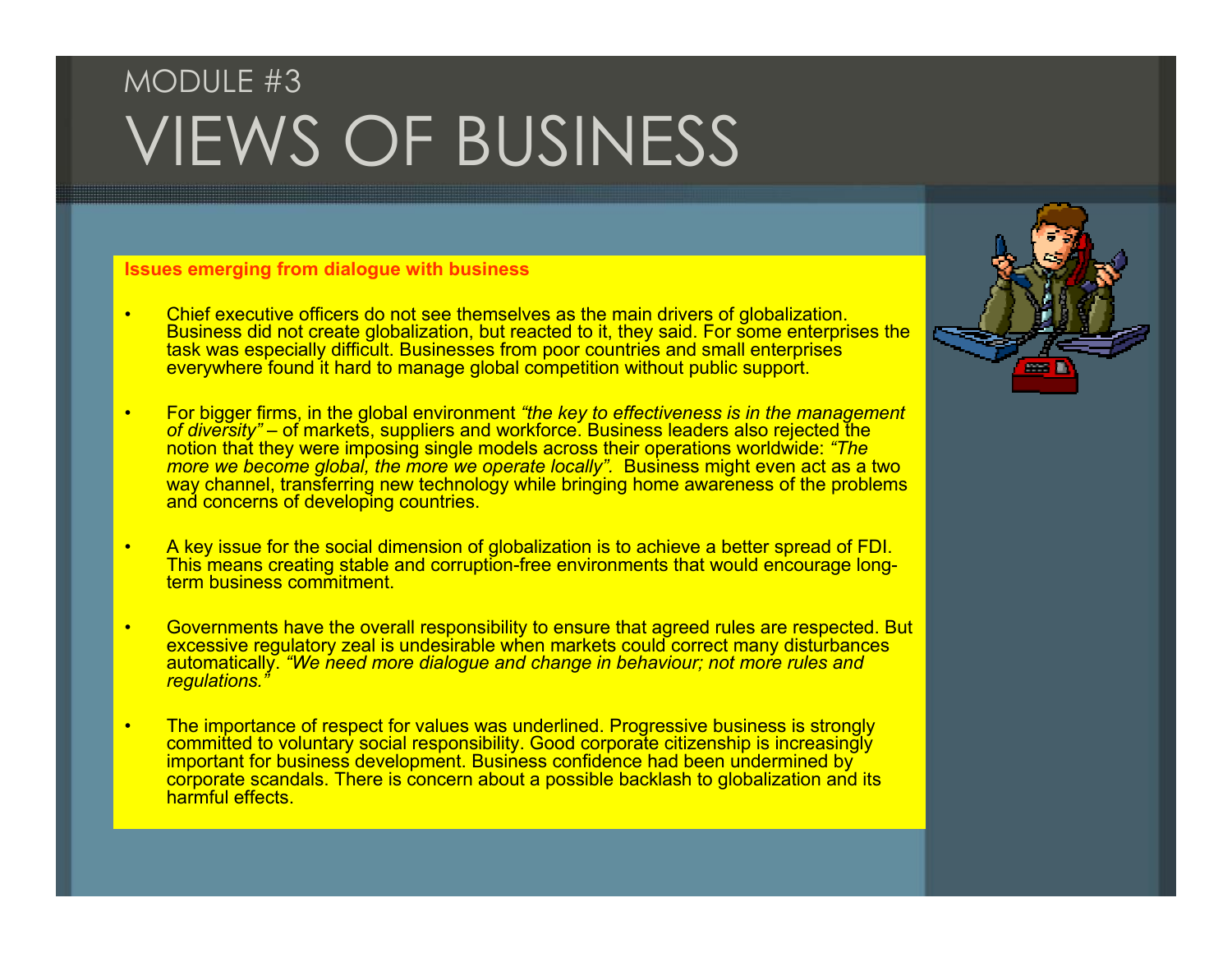## MODULE #3VIEWS OF LABOUR



**Issues emerging from dialogue with trade unions**

- • There is concern that the economic base of developing countries is being progressively eroded by the policies of industrialized countries, the International Financial Institutions (IFIs) and the WTO. Continued emphasis on privatization of utilities such as water, electricity and health services is exacerbating poverty.
- • There is also concern that the exploitation of women workers in Export Processing Zones (EPZs) had expanded dramatically. That includes low wages, intimidation of workers trying to organize themselves, violence and sexual harassment.
- • Respect for workers' rights and labour standards must be ensured in the global economy. Trade union leaders thought the ILO could play a leading role, working in greater cooperation with other international organizations, including the IFIs and the WTO, national governments and employers' and workers' organizations.
- • Union leaders in industrialized countries maintained that dissatisfaction with corporate governance has reached a crisis point. It is *"time to save corporations from themselves".*  Deregulation and the emphasis on shareholder value has gone too far. Increased global competition encourages employers to play *"fast and loose with labour practices"*, including the replacement of decent employment with insecure informal, casual and contract work.
- • For many corporations, voluntary corporate social responsibility is simply *"an attempt at a public relations repair job"*, without any real effect on mainstream business operations. A global system of industrial relations is required, including global works councils, social audits of companies, and mechanisms to monitor and verify the implementation of codes of conduct adopted by multinational companies.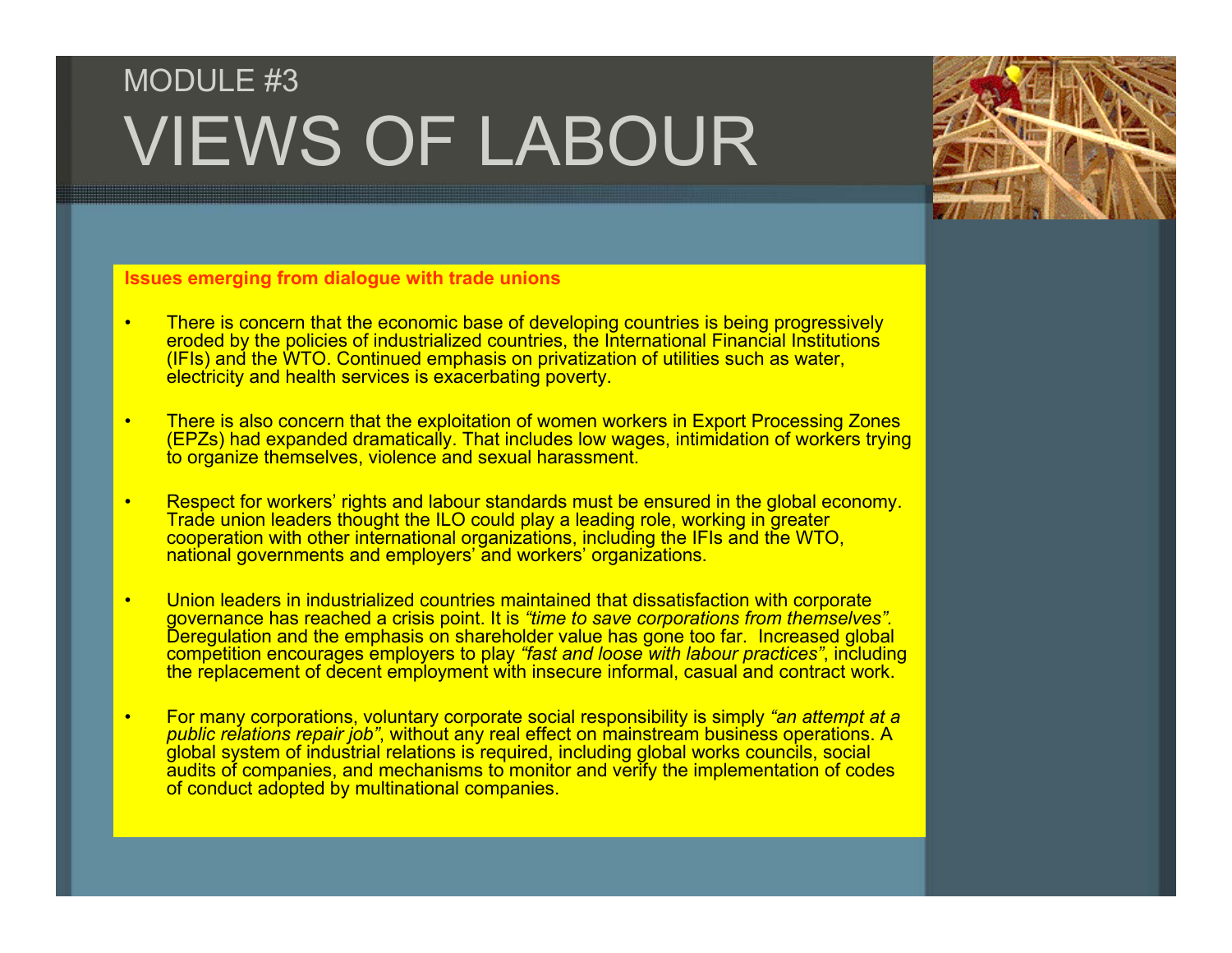# MODULE #3 VIEWS OF CIVIL SOCIETY

#### **Issues emerging from dialogue with civil society**

- • CSOs are concerned that corporate and financial interests dominate the pattern of globalization without sufficient accountability. The negative effect of extractive industries on indigenous peoples, local communities and environments is a common theme. Another is the adverse impact of international rules for intellectual property rights, which open the door to the privatization of indigenous knowledge. Many denounce a rise in the political influence of corporations, including through a marked concentration of private ownership of the media.
- • There is a broad critique of an economic model imposed on countries, notably through the conditionality of the IFIs. It is evident in the WTO, which promoted a paradigm of competition where the weak have to compete with the strong. *"A conversation between a cat and a mouse is not a conversation."* It led to the neglect of social and environmental goals, and so to an unsustainable pattern of growth which imposed high costs on people and communities. *"It is a deeply undemocratic and disempowering system."*
- • For many CSOs, the goal is to change the principles on which the global economy works. The slogan of the World Social Forum is: "Another world is possible". Many CSOs put great emphasis on human rights and respect for values such as fairness, solidarity and gender equality. They see pervasive double standards in the gap between the rhetoric and the behaviour of many global actors.
- • Policy proposals include making all actions of international organizations subject to a prior review of their consistency with universal human rights. Another widespread demand is a comprehensive solution to the debt crisis, preferably through simple debt cancellation.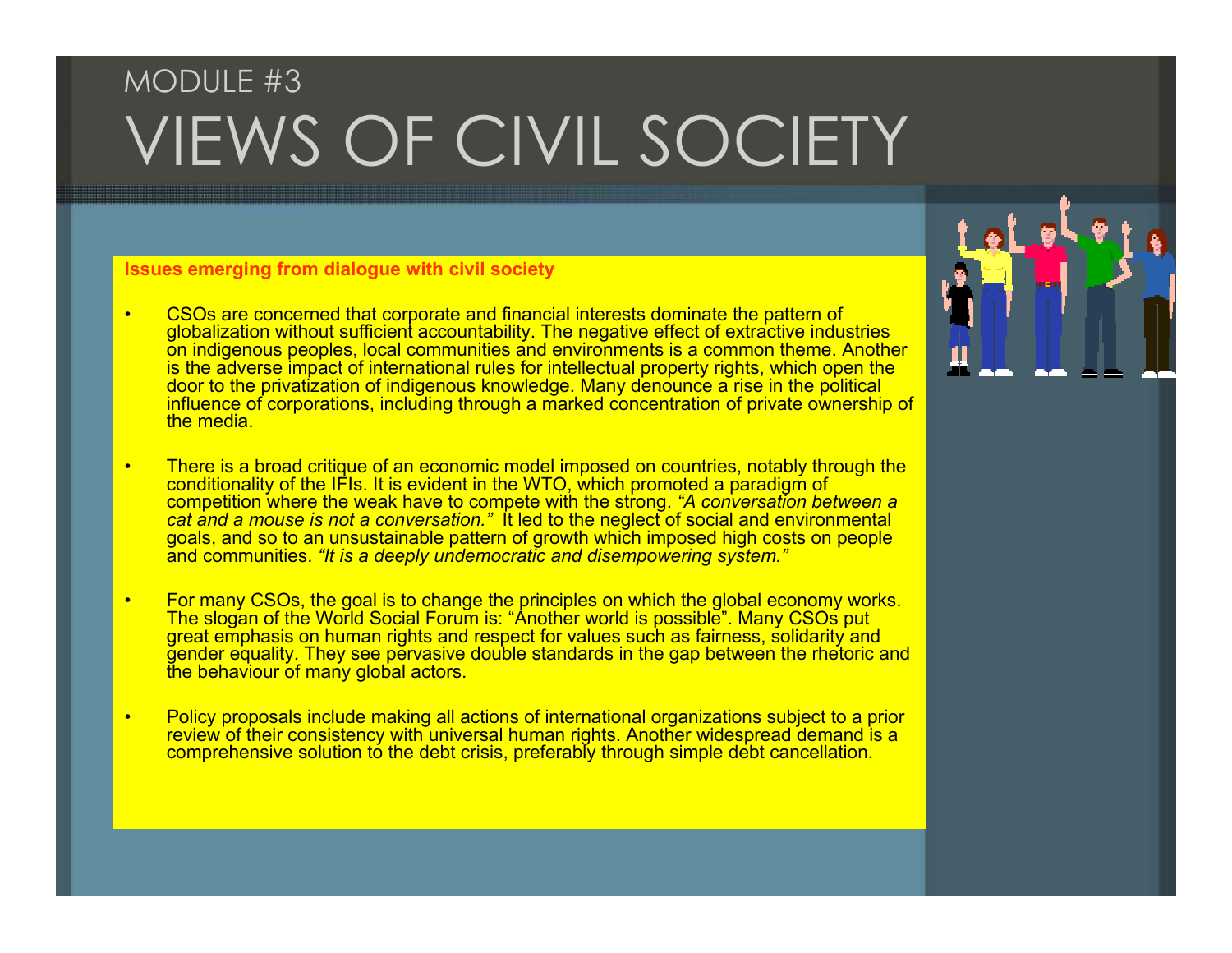### MODULE #3 VOICE FOR THE VOICELESS

**Views about the UN system and multilateral solutions**

- • Many CSOs are frustrated at the failure of States to deliver on the commitments made at UN fora over recent decades. Some believe there is a systematic effort to sideline the United Nations on issues of economic justice, peace and development and called for it to be given greater authority over international economic and other policies.
- • There is concern about the apparent weakening of multilateral solutions and multilateral approaches to the problems of globalization.
- • A critical part of the solution, it is widely argued, lies in giving voice to the voiceless. A wider, more participative and democratic framework is needed at all levels: local, national and global. Women are still under-represented in most policy-making bodies.
- • Many CSOs argue that public policies and economic systems must reflect local needs and local decisions. At the same time, there must be greater democracy in the functioning of the multilateral system, and particularly the Bretton Woods organizations and the WTO.